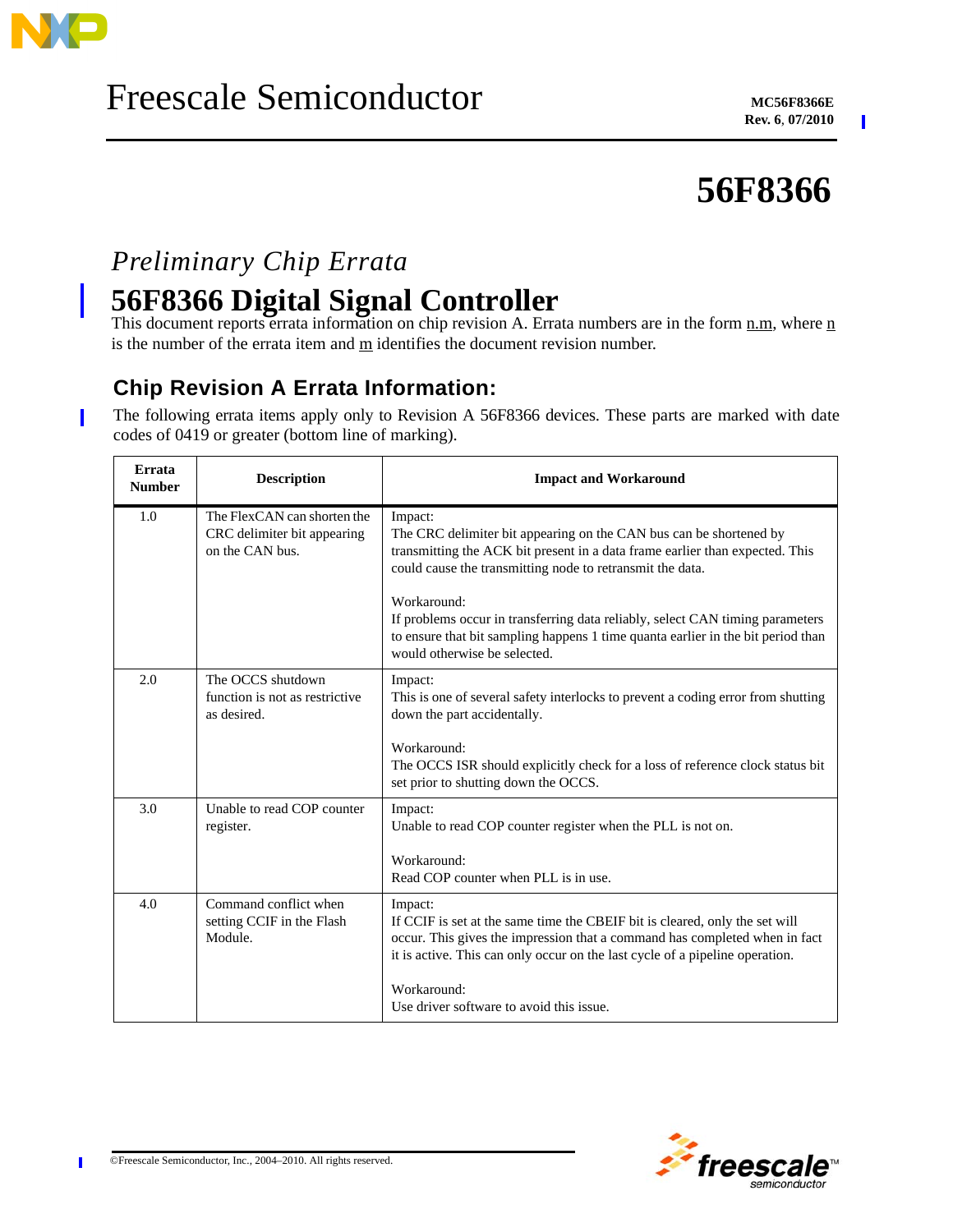

The following errata items apply only to Revision A 56F8366 devices. These parts are marked with date codes of 0419 or greater (bottom line of marking).

| Errata<br><b>Number</b> | <b>Description</b>                                                                                                         | <b>Impact and Workaround</b>                                                                                                                                                                                                                                                                                                                                                      |
|-------------------------|----------------------------------------------------------------------------------------------------------------------------|-----------------------------------------------------------------------------------------------------------------------------------------------------------------------------------------------------------------------------------------------------------------------------------------------------------------------------------------------------------------------------------|
| 5.0                     | Flash program/erase<br>operations can cause other<br>peripheral register access to<br>be duplicated.                       | Impact:<br>This condition can cause issues with the transmit/receive registers and<br>quadrature decoder hold registers.                                                                                                                                                                                                                                                          |
|                         |                                                                                                                            | Workaround:<br>Avoid peripheral I/O to any peripheral except the Flash module for two (2)<br>CPU cycles prior to writing to a Flash memory over its system bus interface.                                                                                                                                                                                                         |
| 6.2                     | The LVI interrupt signal<br>polarity in STOP mode is<br>inverted.                                                          | Impact:<br>The processor will not enter STOP mode if LVI is enabled or LVI IPL is set in<br>the IPR2.                                                                                                                                                                                                                                                                             |
|                         | In Rev 2.0, clarified errata<br>impact and workaround.                                                                     | Workaround:<br>Disable LVI interrupt and clear LVI IPL. With this workaround, LVI will not<br>wake up the processor from STOP mode.                                                                                                                                                                                                                                               |
| 7.0                     | The setting of the CHNCFG<br>bits in the ADCR1 register<br>for the mux channels<br>associated with converter 0             | Impact:<br>This problem affects scans with a mix of single-ended and differential mode<br>conversions.                                                                                                                                                                                                                                                                            |
|                         | override the settings for the<br>mux channels associated<br>with converter 1.                                              | If AN0/2-AN1/3 is set for single-ended conversions, then AN4/6-AN5/7 can't<br>properly execute differential conversions. Similarly, if AN0/2-AN1/3 is set for<br>differential conversions, then AN4/6-AN5/7 can't properly execute single-<br>ended conversions. Settings for differential mode for converter 1 also<br>adversely affect single-ended conversions in converter 0. |
|                         |                                                                                                                            | Workaround:<br>Restrict conversion types so that the cases described do not occur.                                                                                                                                                                                                                                                                                                |
| 8.0                     | Wait mode operation is<br>inconsistent in debug mode.                                                                      | Impact:<br>WAIT appears to work properly when the device is in mission mode. In debug<br>mode, the WAIT instruction sometimes has no effect.                                                                                                                                                                                                                                      |
|                         |                                                                                                                            | Workaround:<br>Test WAIT mode operation outside of the debug environment.                                                                                                                                                                                                                                                                                                         |
| 9.0                     | The EOnCE registers use the<br>wrong clock. I/O fails in<br>presence of holdoffs.                                          | Impact:<br>Real-time debugging not available. The EOnCE reads will fail in the presence<br>of holdoffs.                                                                                                                                                                                                                                                                           |
|                         |                                                                                                                            | Workaround:<br>For EOnCE writes, use NOP padding. No workaround is available for EOnCE<br>reads in presence of holdoffs.                                                                                                                                                                                                                                                          |
| 10.0                    | Software breakpoint in<br>uninterruptable code can<br>cause the debugger to execute<br>instructions in the wrong<br>order. | Impact:<br>Same as description. For example, a conditional branch followed by two<br>single word instructions with DBGHALT replaces the first instruction after<br>the conditional branch.                                                                                                                                                                                        |
|                         |                                                                                                                            | Workaround:<br>CodeWarrior has implemented a workaround which uses NOP padding.                                                                                                                                                                                                                                                                                                   |

 $\overline{\phantom{0}}$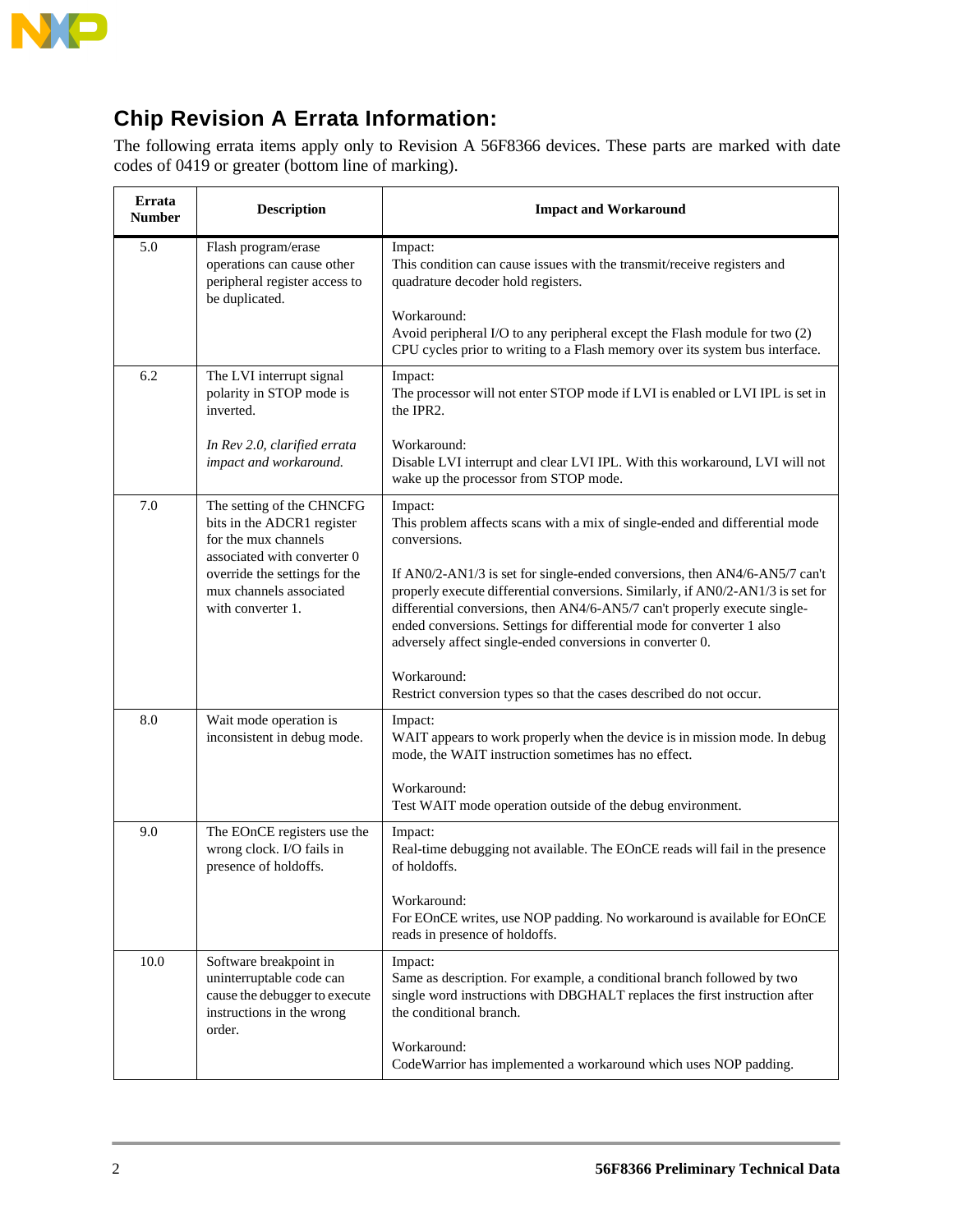

 $\blacksquare$ 

### **Chip Revision A Errata Information:**

The following errata items apply only to Revision A 56F8366 devices. These parts are marked with date codes of 0419 or greater (bottom line of marking).

| Errata<br><b>Number</b> | <b>Description</b>                                                                                                                                                          | <b>Impact and Workaround</b>                                                                                                                                                                                                                                                                                                                                                                                                                                                                                     |
|-------------------------|-----------------------------------------------------------------------------------------------------------------------------------------------------------------------------|------------------------------------------------------------------------------------------------------------------------------------------------------------------------------------------------------------------------------------------------------------------------------------------------------------------------------------------------------------------------------------------------------------------------------------------------------------------------------------------------------------------|
| 11.0                    | The SCI TIDLE flag may not<br>be cleared immediately upon<br>transmission of a break<br>character via the SBK bit of<br>the SCI control register.                           | Impact:<br>This can result in a premature transmitter IDLE interrupt. This only occurs<br>when using the SBK bit of the SCICR to transmit break characters.<br>Workaround:<br>Poll the TIDLE bit of the SCI status register. Do not enable interrupts until<br>TIDLE goes low. IF polling for TIDLE high, make sure that it is seen going<br>low first before responding to TIDLE high. Make sure that TIDLE is cleared<br>and then later set after transmitting break characters.                               |
| 12.0                    | The interrupt controller uses<br>the COP reset vector at<br>startup if the COPR bit in the<br>SIM_RSTSTS register is set,<br>even if the current reset is not<br>COP reset. | Impact:<br>Same as description.<br>Workaround:<br>Clear the SIM_RSTSTS as part of the startup procedure.                                                                                                                                                                                                                                                                                                                                                                                                         |
| 13.0                    | The EOnCE OPDBR register<br>will not work properly if<br>there is more than one JTAG<br>serially connected device<br>used in a scan chain<br>configuration.                 | Impact:<br>This register is used for executing instructions shifted in by the host through<br>the JTAG when the device is in debug mode. The intended instruction will not<br>be executed under this condition.<br>Note: This does not affect boundary-scan operation, which will still work<br>properly no matter in what position the device is placed in the boundary-scan<br>chain.<br>Workarounds:                                                                                                          |
|                         |                                                                                                                                                                             | 1. Each device must be on a separate scan chain for debugging purposes.<br>2. If there is only one 56800E device on a scan chain, then the EOnCE<br>OPDRB register will work properly as long as the 56800E device is the first<br>device on the scan chain.                                                                                                                                                                                                                                                     |
| 14.0                    | The CodeWarrior debugger is<br>not sensitive enough to the<br>operation frequency of the<br>device. Memory code may be<br>corrupted when setting/<br>clearing.              | Impact:<br>Once the PLL is engaged, the device may be under erased/programmed when<br>setting and clearing breakpoints.<br>Workaround:<br>The flash.cfg file should contain the following entry:<br>set_hfmclkd 0x14<br>This sets the on-chip Flash interface unit to use the maximum program time at<br>4 MHz system rate. At 60 MHz, program/erase times will be shorter than<br>desired, but appear operational under otherwise normal conditions. Use of<br>hardware breakpoints also eliminates this issue. |

 $\overline{\phantom{0}}$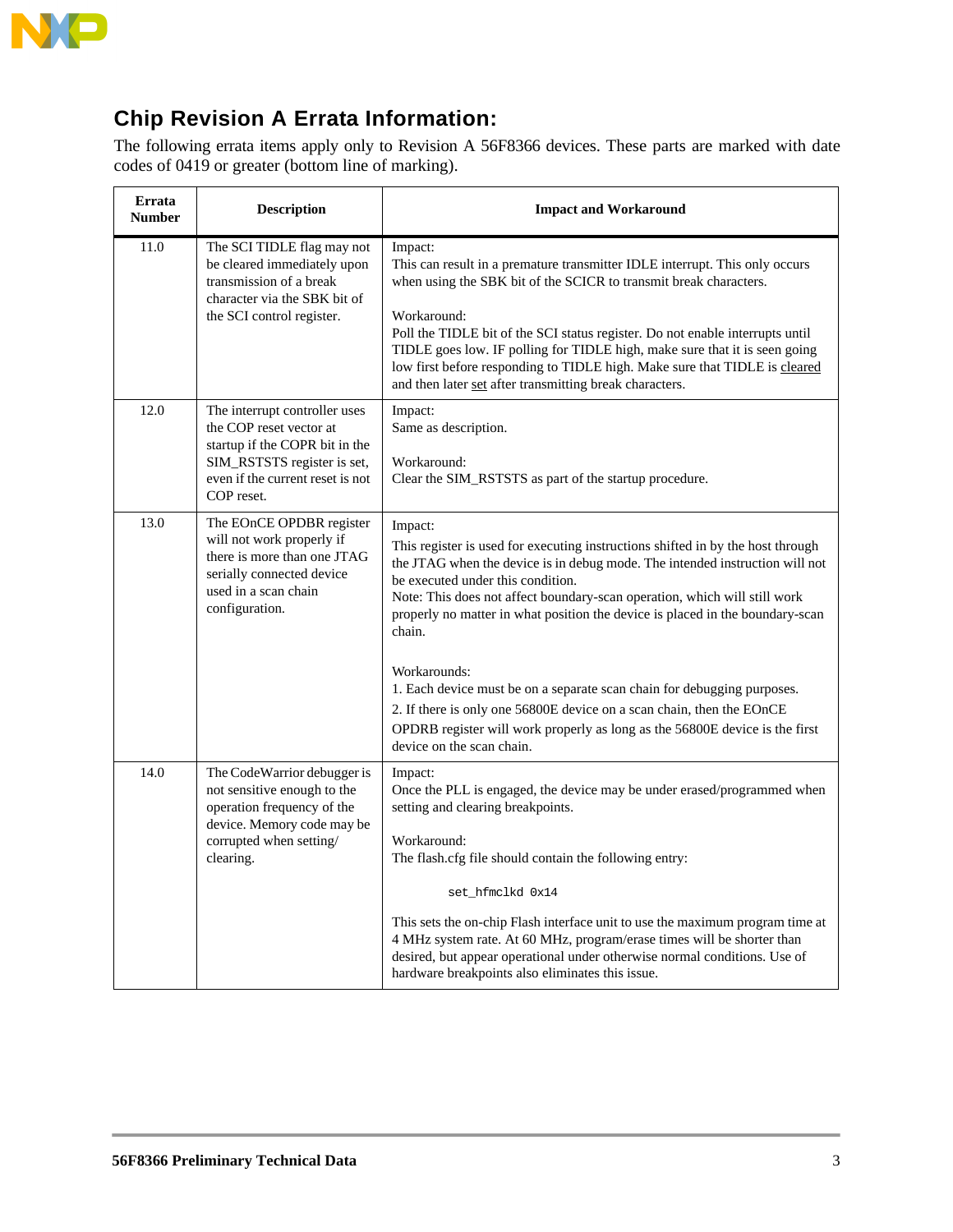

The following errata items apply only to Revision A 56F8366 devices. These parts are marked with date codes of 0419 or greater (bottom line of marking).

| Errata<br><b>Number</b> | <b>Description</b>                                                                                                                                                                                                                                                                                                                                                                 | <b>Impact and Workaround</b>                                                                                                                                                                                                                                                                                                                                                                                                                                                                                                                                                                                                                                                                                                                                                                                                                                                                                           |
|-------------------------|------------------------------------------------------------------------------------------------------------------------------------------------------------------------------------------------------------------------------------------------------------------------------------------------------------------------------------------------------------------------------------|------------------------------------------------------------------------------------------------------------------------------------------------------------------------------------------------------------------------------------------------------------------------------------------------------------------------------------------------------------------------------------------------------------------------------------------------------------------------------------------------------------------------------------------------------------------------------------------------------------------------------------------------------------------------------------------------------------------------------------------------------------------------------------------------------------------------------------------------------------------------------------------------------------------------|
| 15.0                    | With a Quad Timer counter,<br>and when using a single<br>compare register to generate<br>timing intervals and clocking<br>the timer at a rate other than<br>at the IPbus_clock rate, the<br>timer may count incorrectly<br>when the compare register is<br>changed.                                                                                                                | Impact:<br>When the compare register matches the counter register and is updated before<br>the next timer clock the counter increments/decrements instead of reloading.<br>Workarounds:<br>1. Use both compare registers, such that the inactive compare register is<br>updated for use in the next count period.<br>2. Instead of updating the compare register, design the software so the LOAD<br>register can be updated, with the compare register held constant.<br>An in-depth discussion of this issue is presented in an FAQ available on the<br>Freescale web page, www.freescale.com (perform a keyword search for "faq-<br>25527").                                                                                                                                                                                                                                                                        |
| 16.1                    | GPIO interrupts on the<br>SAME port will not be<br>detected if the edge of an<br>input interrupt signal occurs<br>in the same clock cycle that<br>the IESR is written.                                                                                                                                                                                                             | Impact:<br>Hardware designs that have asynchronous interruptable inputs on the same<br>GPIO port cannot rely on the device to generate the interrupt.<br>Workarounds:<br>1. Use different ports for these two interrupts.<br>2. After writing to the IESR, read the RAW_DATA register to determine if<br>any other inputs have occurred at that instant.                                                                                                                                                                                                                                                                                                                                                                                                                                                                                                                                                               |
| 17.2                    | With the Quad Timer, when<br>Count Mode (CM) is 0b110<br>(edge of secondary source<br>triggers primary count till<br>compare) and the Output<br>Mode (OM) is 0b111 (enable<br>gated clock output while<br>counter is active), the<br>OFLAG will incorrectly<br>output clock pulses prior to<br>the secondary input edge if<br>the primary count source is<br>not an IPBus clock/N. | Impact:<br>This will typically occur when an application is trying to output a finite<br>number of 50% duty cycle clock pulses triggered by the output of another<br>timer. Timer 1 creates an infinite pulse train which is fed into the primary<br>input of Timer 2. Timer 2's secondary input is the triggering signal. Timer 2<br>must wait until the trigger and then count out the correct number of clock<br>pulses.<br>Workaround:<br>The workaround is to rearrange functionality. Timer 1 uses an IPBus/N to<br>generate a pulse train at $2x$ the desired clock rate. It uses $CM = 0b110$ and OM<br>$= 0b111$ correctly. Then Timer 2 must convert the 2x pulse stream into a clock<br>pulse stream at 1x frequency and 50% duty cycle. It does this by using $CM =$<br>0b001 (count rising edges of primary input) and $OM = 0b011$ (toggle OFLAG<br>on successful compare) with a compare value of zero. |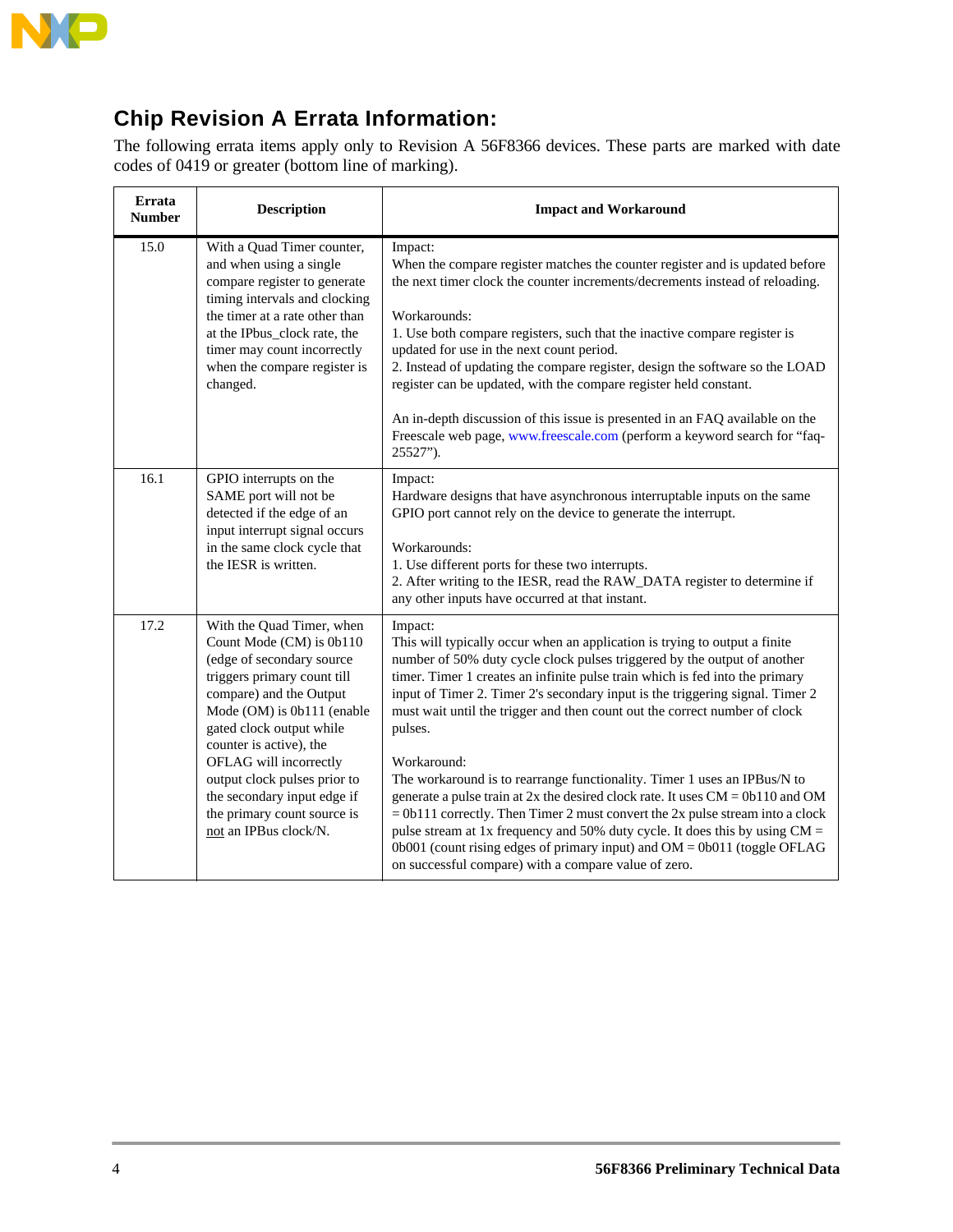

The following errata items apply only to Revision A 56F8366 devices. These parts are marked with date codes of 0419 or greater (bottom line of marking).

| Errata<br><b>Number</b> | <b>Description</b>                                                                                                                                                                                           | <b>Impact and Workaround</b>                                                                                                                                                                                                                                                                                                                                                                                                                                                                                                                                                                                                                                                                                                                                                                                                                                                                                                       |
|-------------------------|--------------------------------------------------------------------------------------------------------------------------------------------------------------------------------------------------------------|------------------------------------------------------------------------------------------------------------------------------------------------------------------------------------------------------------------------------------------------------------------------------------------------------------------------------------------------------------------------------------------------------------------------------------------------------------------------------------------------------------------------------------------------------------------------------------------------------------------------------------------------------------------------------------------------------------------------------------------------------------------------------------------------------------------------------------------------------------------------------------------------------------------------------------|
| 18.4                    | Access to any field of a<br>FlexCAN Message Buffer<br>(MB) during reception or<br>transmission of an extended<br>ID frame's CRC and EOF<br>may cause unwanted message<br>reception.                          | Impact:<br>With extended ID frames, if the ID_HIGH received matches the ID_HIGH<br>configured in a receive MB, the frame will be received to this MB irrespective<br>of the ID_LOW and the mask. So unwanted messages which should be<br>filtered by the hardware mask register may be received.<br>This issue only happens to the messages with the extended ID when ID_HIGH<br>of the receive MB is equal to that of the current receiving frame.<br>Messages with standard ID have no such issue.<br>Workaround:<br>Perform one of these actions, either a or b:<br>a. Use only the Standard ID format for all messages, not the extended format.<br>b. In case extended IDs are used, make sure that only ID bits 28 to 15 are used<br>as the filter criteria, so that other ID bits (ID bits 14 to 0) are not used to filter<br>messages. ID bits 14 to 0 may contain information not used for message<br>filtering purposes. |
| 19.5                    | If runtime flash programming<br>is desired, Power-on reset<br>(POR) of the device may not<br>be fully effective for slow<br>rise times of $V_{DD}$ and/or<br>$V_{DDA}$ , on some small<br>fraction of parts. | Impact:<br>It may not be possible to write to the flash if the reset cause is not a software<br>reset.<br>Workaround:<br>If runtime flash programming is desired, add the software reset in startup code<br>if the reset cause is not a software reset. Example code:<br>If bit SWR of RSTSTS register is not set<br>Set logical 1 to bit SWRST of SIM_CONTROL Register<br>While loop (to wait for reset)<br>else (continue with startup code)                                                                                                                                                                                                                                                                                                                                                                                                                                                                                     |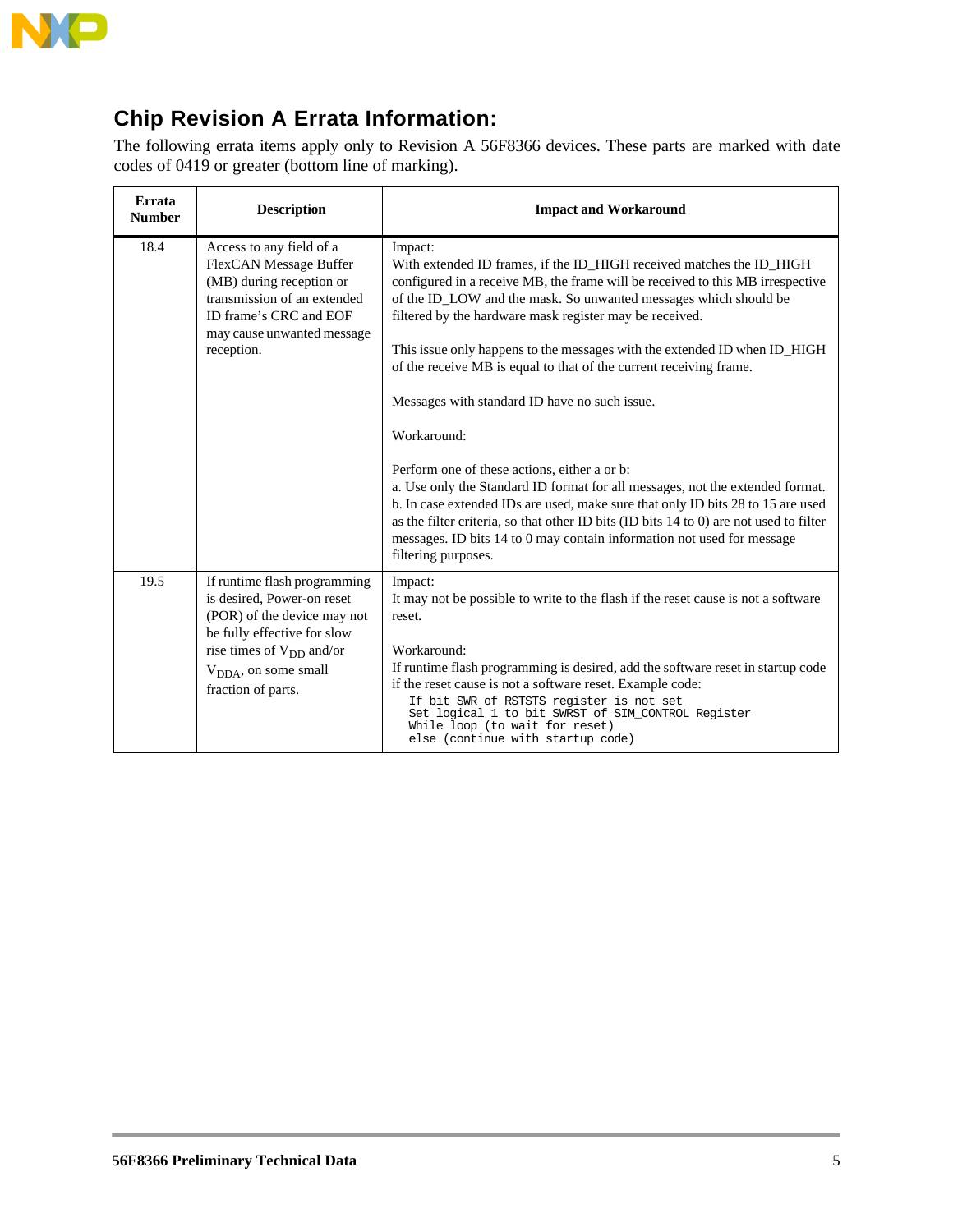

The following errata items apply only to Revision A 56F8366 devices. These parts are marked with date codes of 0419 or greater (bottom line of marking).

| Errata<br><b>Number</b> | <b>Description</b>                                                                                                                                                                                                                                                        | <b>Impact and Workaround</b>                                                                                                                                                                                                                                                                                                                                                                                                                                                                                                                                                                                                                                                                                                                                                                                                                                                                                                                                                                                                                                          |
|-------------------------|---------------------------------------------------------------------------------------------------------------------------------------------------------------------------------------------------------------------------------------------------------------------------|-----------------------------------------------------------------------------------------------------------------------------------------------------------------------------------------------------------------------------------------------------------------------------------------------------------------------------------------------------------------------------------------------------------------------------------------------------------------------------------------------------------------------------------------------------------------------------------------------------------------------------------------------------------------------------------------------------------------------------------------------------------------------------------------------------------------------------------------------------------------------------------------------------------------------------------------------------------------------------------------------------------------------------------------------------------------------|
| 20.6                    | FlexCAN transmit buffer<br>activation at a node during a<br>message's CRC and EOF<br>reception at that node can<br>either corrupt the received<br>messages's ID_LOW at that<br>node (see impact 1) or<br>corrupt the message<br>screening at that node (see<br>impact 2). | Impact:<br>1. Expected message is received, but the ID LOW field contains the wrong<br>information.<br>2. Unwanted messages which should be filtered by the hardware mask register<br>are received. The ID fields (ID_HIGH and ID_LOW) of the Receive Message<br>Buffer are modified to this unwanted message ID.<br>Workaround (for both 1 and 2):<br>Activate transmit buffers when neither the CRC nor the EOF reception can be<br>concurrent. Use the following procedure to activate transmt buffers:<br>1) Disable the Mailbox (MB) interrupt by using the FCMSGBUF bit in the<br>interrupt priority register of the interrupt controller module.<br>2) Check the IDLE and TX/RX bits in the Error and Status Register<br>(FCSTATUS).<br>If IDLE bit = 1, or TX/RX bit =1, continue with step 3-7; otherwise jump to<br>step 7.<br>3) Write the Control/Status word to hold the transmit MB inactive.<br>4) Write the ID_HIGH and ID_LOW.<br>5) Write the Data bytes.<br>6) Write the Control/Status word (active CODE, LENGTH).<br>7) Enable the MB interrupt. |

### **Errata Sheet History**

| <b>Previously Documented in Past Errata Sheets</b>                                                                                                                                                                                                                                                                                                                     | Correction                                   |
|------------------------------------------------------------------------------------------------------------------------------------------------------------------------------------------------------------------------------------------------------------------------------------------------------------------------------------------------------------------------|----------------------------------------------|
| GPIO interrupts on the SAME port will not be<br>detected if the edge of an input interrupt signal<br>occurs in the same clock cycle that the IESR is<br>written.                                                                                                                                                                                                       | New item in Rev 1 of this errata sheet       |
| With the Quad Timer, when using Count Mode<br>(CM) 0b110 "edge of secondary source triggers<br>primary count till compare" and the Output Mode<br>(OM) is 0b111 "enable gated clock output while<br>counter is active", the OFLAG will incorrectly<br>output clock pulses prior to the secondary input<br>edge if the primary count source is not an IPBus<br>clock/N. | New item in Rev 2 of this errata sheet       |
| FlexCAN transmit buffer activation at a node<br>during a message's CRC and EOF reception at that<br>node can either corrupt the received messages's<br>ID_LOW at that node or corrupt the message<br>screening at that node.                                                                                                                                           | New item in Rev 3 of this errata sheet.      |
| Revise erratum 18.4.                                                                                                                                                                                                                                                                                                                                                   | Provide updated information on this erratum. |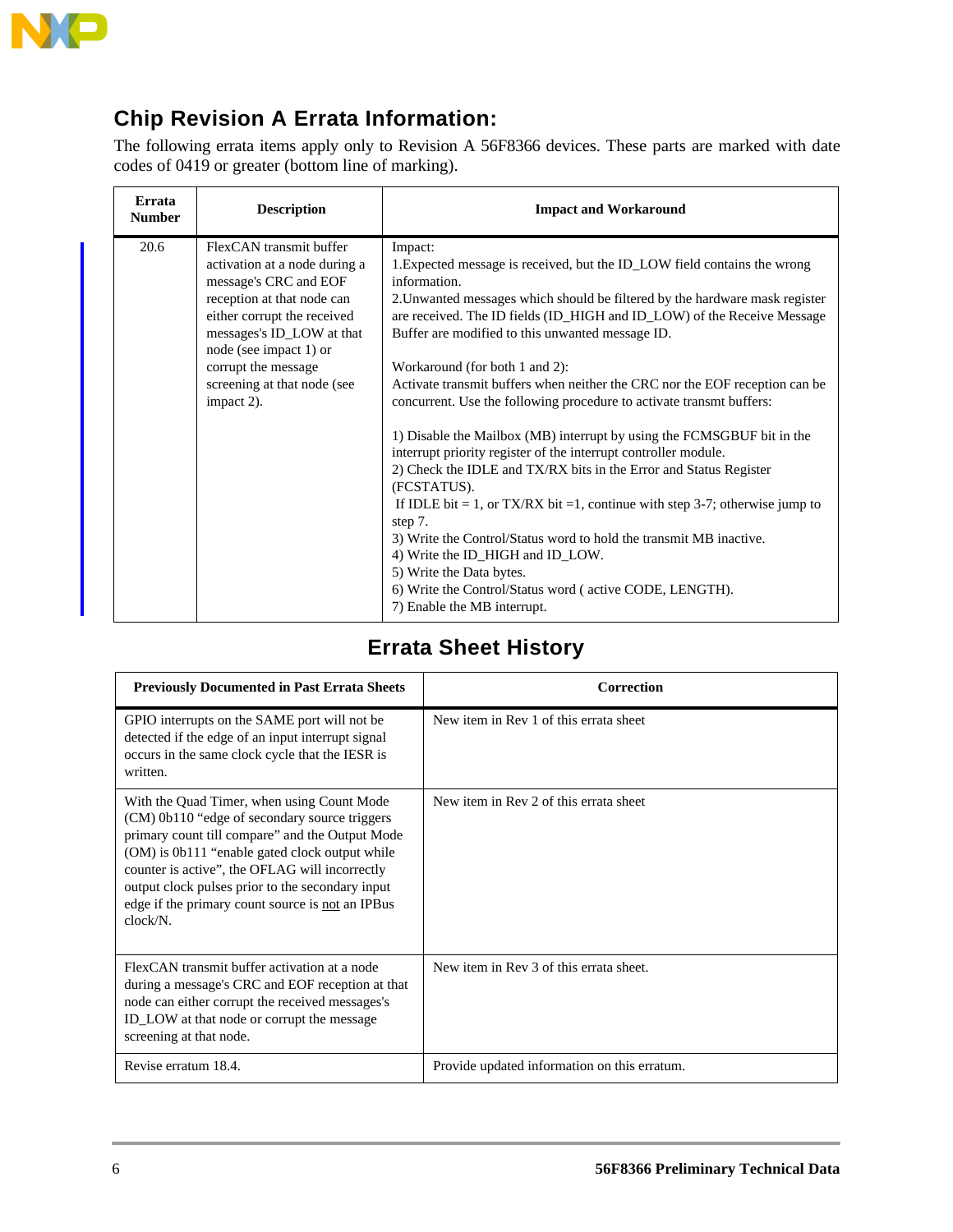

### **Errata Sheet History**

| <b>Previously Documented in Past Errata Sheets</b>                                                                                                                                                  | Correction                              |
|-----------------------------------------------------------------------------------------------------------------------------------------------------------------------------------------------------|-----------------------------------------|
| If runtime flash programming is desired, Power-on<br>reset (POR) of the device may not be fully effective<br>for slow rise times of $V_{DD}$ and/or $V_{DDA}$ , on some<br>small fraction of parts. | New item in Rev 5 of this errata sheet. |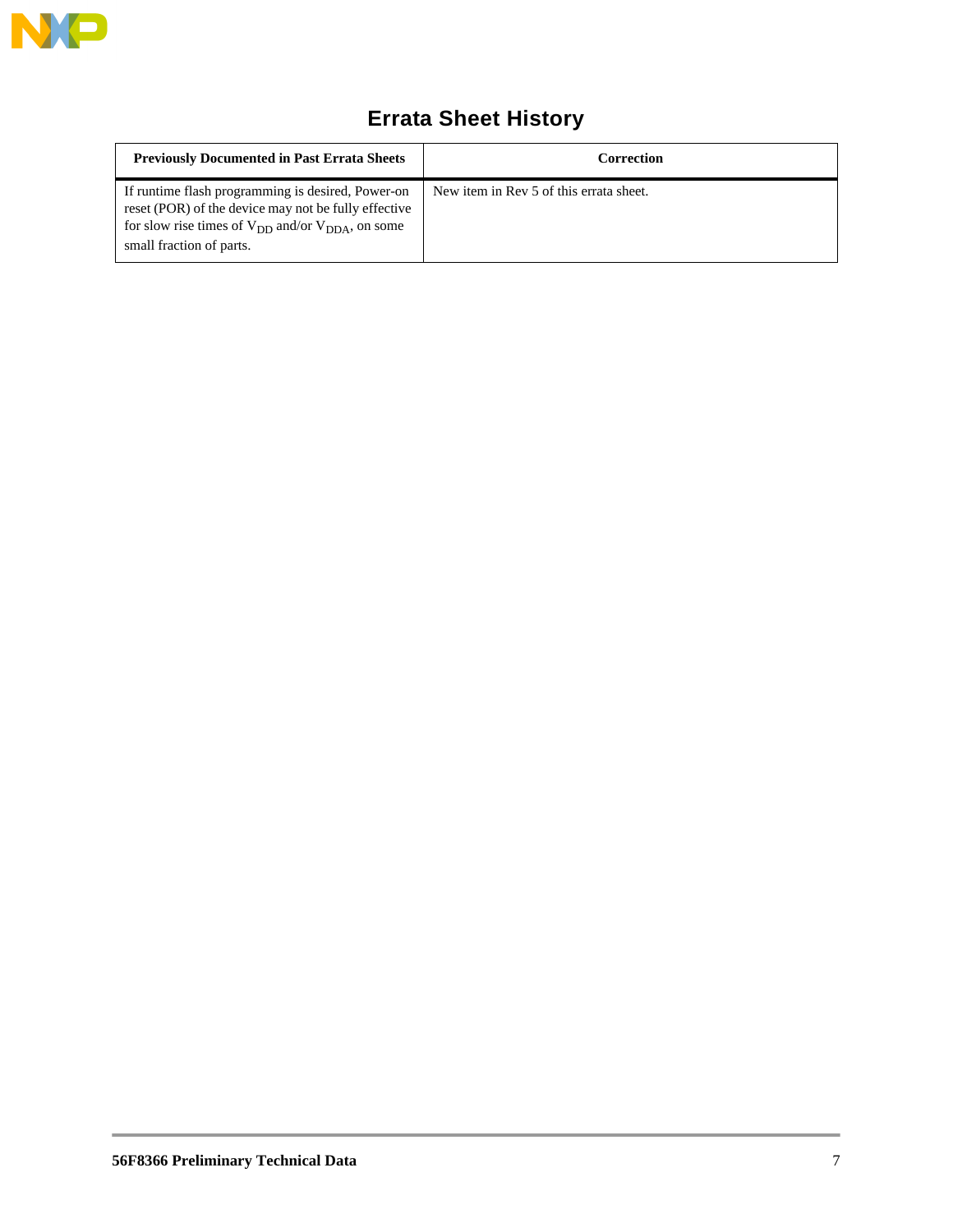

#### THIS PAGE IS INTENTIONALLY BLANK